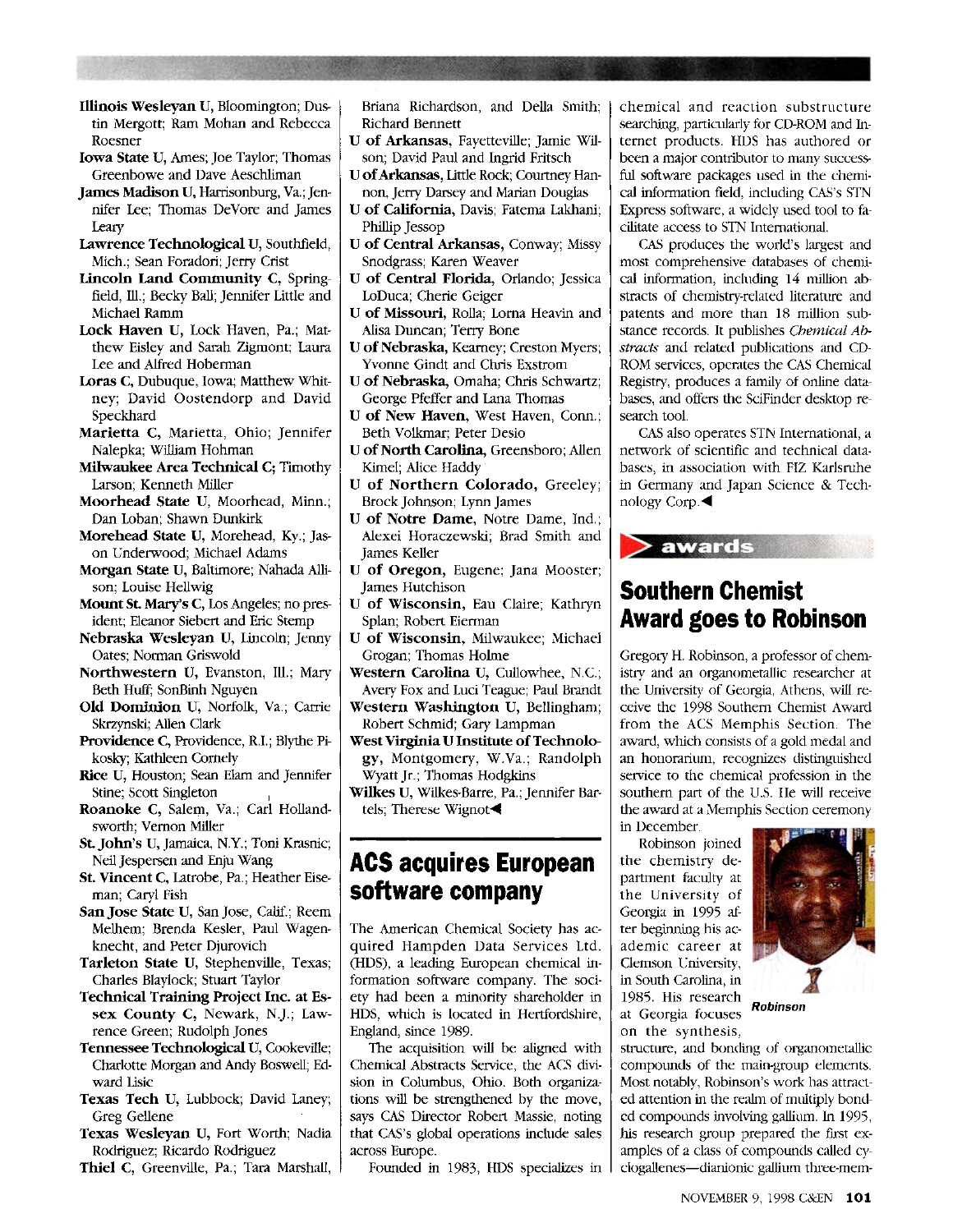#### **awards**

bered-ring compounds that display traditional aromatic behavior. In addition, his research group has prepared organogallium compounds in which the bonding is described as the first examples of a gallium-gallium triple bond—a gallyne—and a gallium-iron triple bond, a ferrogallyne.

In addition to his research, Robinson has edited a book on the coordination chemistry of aluminum. He received a bachelor's degree in chemistry from Jacksonville State University, in Alabama, in 1980, and a Ph.D. degree in chemistry from the University of Alabama, Tuscaloosa, in  $1984.$ 

#### **Five ACS regions present high school chemistry teaching awards**

Five ACS Regional Awards in High School Chemistry Teaching have been awarded this fall to Barbara Pressey Stitzman, Steven Long, Andrew D. Shaw, Theresa R. Corley, and Richard A. Brown. Four of the awards were presented at the Western, Southwest, Midwest, and Southeast Regional Meetings. The ACS Northeastern Section presented its award to Brown at the ACS national meeting in Boston.

The regional high school chemistry teaching awards are intended to recognize and encourage outstanding high school chemistry teachers. The award consists of certificates for the teacher and for the teacher's school, \$1,000, and travel expenses to a regional meeting. In addition, all recipients of regional teaching awards are eligible to win the ACS James Bryant Conant Award in High School Chemistry Teaching.

Stitzman, a chemistry teacher and chemical safety coordinator at Chatsworth High School in Chatsworth, Calif., was presented with her award by ACS President Paul H. L. Walter at the Western Regional Meeting in San Francisco on Oct. 28. She has been a chemistry teacher at Chatsworth since 1986 and the school's chemical safety coordinator since 1987. Described as a "Renaissance woman" of chemistry, she incorporates real-world chemistry into her hands-on approach to teaching.

Stitzman received a bachelor's degree in zoology/chemistry from Chapman College, Orange, Calif., in 1965, and a master's degree in education and school counseling from Whittier College, in California, in 1978. Among her awards and honors, she was named an outstanding



**Corley Brown** 





**Shaw Stitzman** 

teacher by the California State Department of Education in 1983.

Long was presented with his award at the Southwest Regional Meeting in Baton Rouge, La., on Nov. 4. He is a chemistry teacher and chairman of the science department at Rogers High School in Rogers, Ark. He is described as "a master at utilizing hands-on, group, and discovery teaching techniques."

Long received a B.S.E. degree in secondary education-chemistry/biology from the University of Arkansas, Fayetteville, in 1975, and a master's degree in secondary education-chemistry from the University of Houston, Clear Lake, in 1988. He is the winner of the 1996 Presidential Award in Secondary Science for Arkansas and the 1997 High School Service Award of the Arkansas Science Teachers Association.

Shaw was scheduled to receive his award on Nov. 5 at the Midwest Regional Meeting in Wichita, Kan. He is chairman of the science department at Westminster Christian Academy in St. Louis and has taught chemistry and physics there since 1977. Shaw has said: "My goal is excellence. I believe in order for me to be an excellent teacher, and thus provide an excellent education for my students, I must master the content which I am teaching and its delivery by pursuing professional development at every opportunity."

Shaw received a bachelor's degree in natural science from Covenant College, Lookout Mountain, Term., in 1974, and a master's degree in science education from the University of Tennessee, Chattanooga, in 1977. Among numerous awards and honors, he was the recipient of the Educator of Achievement Award sponsored by the Missouri Council on American Private Education in 1997.

Corley was scheduled to receive her award at the Southeast Regional Meeting in Research Triangle Park, N.C., on Nov. 7. She is a chemistry teacher and science department chairman at Mountain Brook High School, Birmingham, Ala., where she has taught for 14 years. She has been described by colleagues as a "consummate professional" who uses real-world examples in her teaching of chemistry.

In June, Corley received a Presidential Award for Excellence in Mathematics & Science Teaching, which is administered for the White House by the National Science Foundation. She received a bachelor's degree in chemistry from Birmingham-Southern College in 1983; a master's degree in secondary education/chemistry from the University of Montevallo, in Alabama, in 1986; and an Ed.S. degree in secondary education/chemistry from the University of Alabama, Birmingham, in 1988. She currently is pursuing a doctoral degree in education at that university.

Brown has been a science teacher and science department chairman at Minnechaug High School, Wilbraham, Mass., since 1959. He is noted for his open-ended laboratory experiments that challenge students to design the experimental protocol for the research experiences he provides.

Brown received a bachelor's degree in chemistry and mathematics from Bowdoin College, Brunswick, Maine, in 1959; an M.S.T. degree in physical sciences from Colby College, Waterville, Maine, in 1966; and a Ph.D. degree in inorganic chemistry from North Texas State University in 1971. In 1996, he received the Outstanding High School Chemistry Award of the ACS Connecticut Valley Section and he was named Massachusetts Secondary Chemistry Teacher of the Year by the New England Institute of Chemists.^

### **Merck receives award from ACS division**

The ACS Division of Biochemical Technology has presented the Industrial Biotechnology Award to Merck Research Laboratories, West Point, Pa., for "innovative bioprocess technology development of Vaqta, a hepatitis A vaccine." This award was established last year and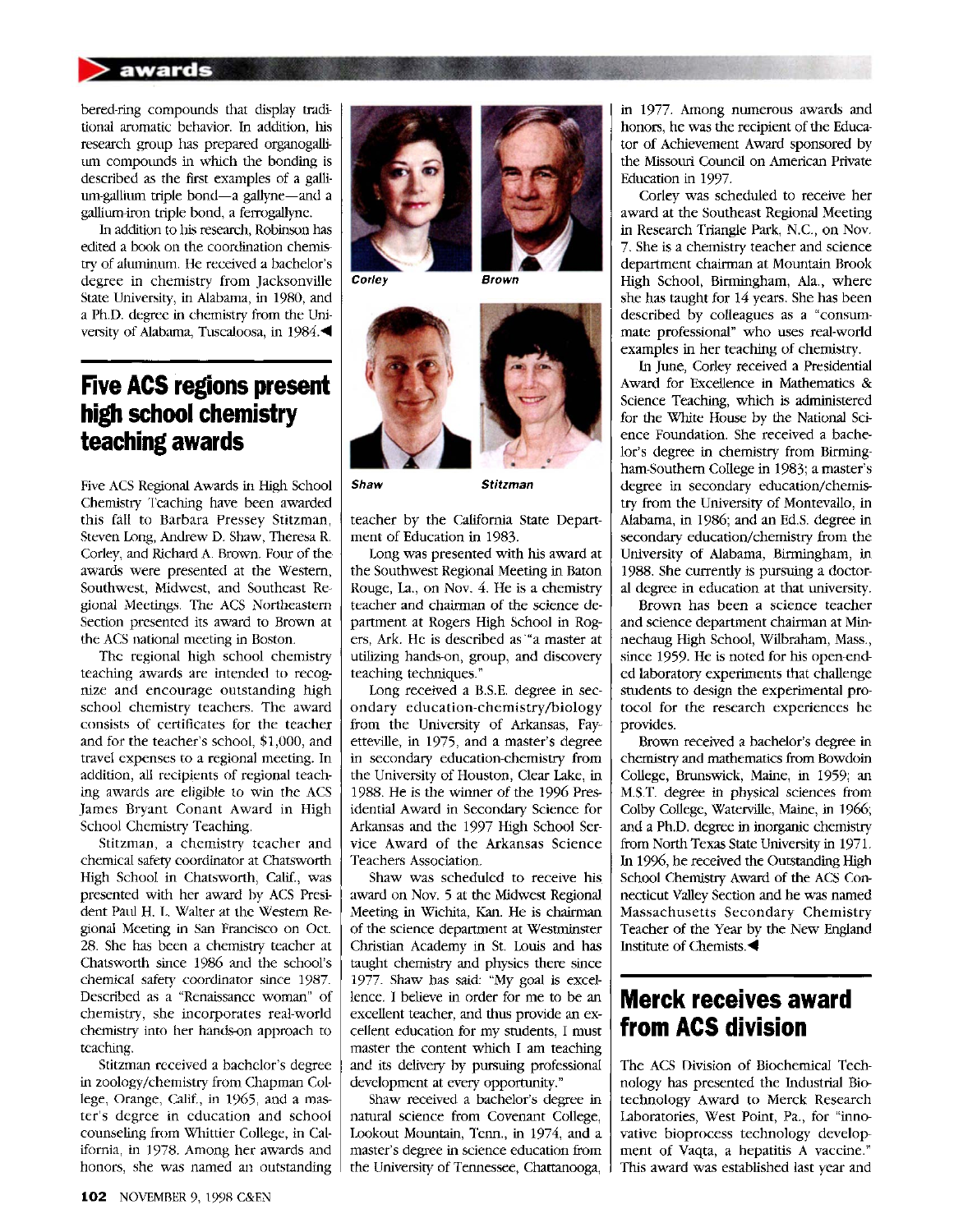Merck is the first recipient. The award is presented to companies, teams, or organizations, and honors commercial bioprocess technology brought to practice in the past five to 10 years.

A group of scientists and engineers at Merck developed a fully integrated manufacturing process for Vaqta, consisting of cell culture, purification, inactivation, and formulation in conjunction with process monitoring, product characterization, and release assays. This vaccine was introduced in 1996 and has shown to be 100% effective in the prevention of disease after a single dose. The manufacturing process used for Vaqta is said to be the first application of modern bioprocess technology to the production of a whole-virus vaccine. $\blacktriangleleft$ 

## **Carbohydrate Chemistry Division presents awards**

The ACS Division of Carbohydrate Chemistry presented two awards at the ACS national meeting in Boston in August. Michael K. Dowd, a lead scientist at the Southern Regional Research Center of the Department of Agriculture's Agricultural Research Service, New Orleans, received the Horace S. Isbell Award; and John F. Robyt, professor of biochemistry and director of the Laboratory of Carbohydrate Chemistry & Enzymology at Iowa State University, Ames, received the Melville L. Wolfrom Award. Both awards consist of an honorarium and a plaque.

The Isbell Award is presented annually to a scientist under 41 years of age for excellence in carbohydrate chemistry. Dowd received a B.S. degree in chemical engineering from Clarkson College, Omaha, in 1981, and M.S. and Ph.D. degrees in chemical engineering from Iowa State University in 1984 and 1986. He did a two-year postdoc in applied thermodynamics at the University of Canterbury, New Zealand.

In 1990, Dowd returned to Iowa State, where he studied kinetic and transport processes in living systems and began a series of carbohydrate modeling studies. He joined the Southern Regional Research Center in 1993, and his current research aims to increase corn utilization. He also contributes to a program to develop improved vegetable oil extraction technology. His research interests include modeling transport processes in biological systems, computational modeling of biologically important compounds, and separation processes.

The Wolfrom Award is given annually to recognize excellent contributions to carbohydrate chemistry. Robyt's work on polysaccharide-hydrolyzing enzymes and polysaccharide-synthesizing enzymes led him to study the chemical methods for modifying carbohydrates, especially sucrose, starch, and dextrans.

Robyt's major research accomplishments have included the development of the subsite-binding hypothesis to explain the specificity of polysaccharidehydrolyzing enzymes; the first discovery of an enzyme that was specific for forming a single oligosaccharide product from starch; and the demonstration of the insertion mechanism for dextran synthesis by dextransucrase.

Robyt received a B.S. degree in chemistry from St. Louis University in 1958 and a Ph.D. degree in biochemistry from Iowa State University, Ames, in 1962.^

### **Chi-Huey Wong to receive Howe Award from Rochester Section**

Chi-Huey Wong, Ernest W. Hahn Professor of Chemistry at Scripps Research Institute, La Jolla, Calif., will receive the 1998 Harrison Howe Award from the ACS Rochester Section. The Howe Award, which consists of an honorarium and a plaque, was established in 1944 in honor of Harrison Howe, cofounder of the Rochester Section and founding editor of *Industrial & Engineering Chemistry News Edition,* the predecessor to *Chemical & Engineering News.* The award recognizes a scientist who has had outstanding achievements in chemistry and who shows the potential for future achievement.

Wong is being honored for his development of new enzymatic and chemical-enzymatic methods for large-scale organic synthesis, especially for the synthesis of complex carbohydrates, their mimetics, and glycoproteins.

Wong's developments have made it possible to synthesize classes of compounds important in biology and medicine and have pointed the way toward new green methods for use in largescale chemistry. His work has influenced the development of catalytic



asymmetric synthesis, enzyme chemistry, and molecular glycobiology. Wong's current research interests are in bioorganic and synthetic organic chemistry, especially as they relate to *Wong* carbohydrate recognition, enzymatic

synthesis, and enzyme inhibition.

Wong received a B.S. degree in chemistry (1970) and an M.S. degree in biochemical science (1977), both from National Taiwan University, and a Ph.D. degree in chemistry from Massachusetts Institute of Technology (1982). Among many awards and honors, he received an ACS Arthur C. Cope Scholar Award (1993), the Roy L. Whistler International Award in Carbohydrates from the International Carbohydrate Organization (1994), and the ACS Claude S. Hudson Award in Carbohydrate Chemistry (1999). Wong has authored more than 350 research publications and more than 60 patents. $\blacktriangleleft$ 

## **Dallas-Fort Worth Section names winners**

The ACS Dallas-Fort Worth Section has named C. David Gutsche the recipient of the 1998 Wilfred T. Doherty Award and Jane Smith the recipient of the 1998 Werner Schulz Award. Gutsche is Robert A. Welch Professor of Chemistry at Texas Christian University, Fort Worth, and Smith teaches chemistry at R. L. Turner High School in Carrollton, Texas.



**Gutsche Smith** 

Gutsche was honored with the Doherty Award, which consists of \$1,000 and a plaque, for his work on synthesis and characterization of calixarenes. He and his *Continued on page 118*